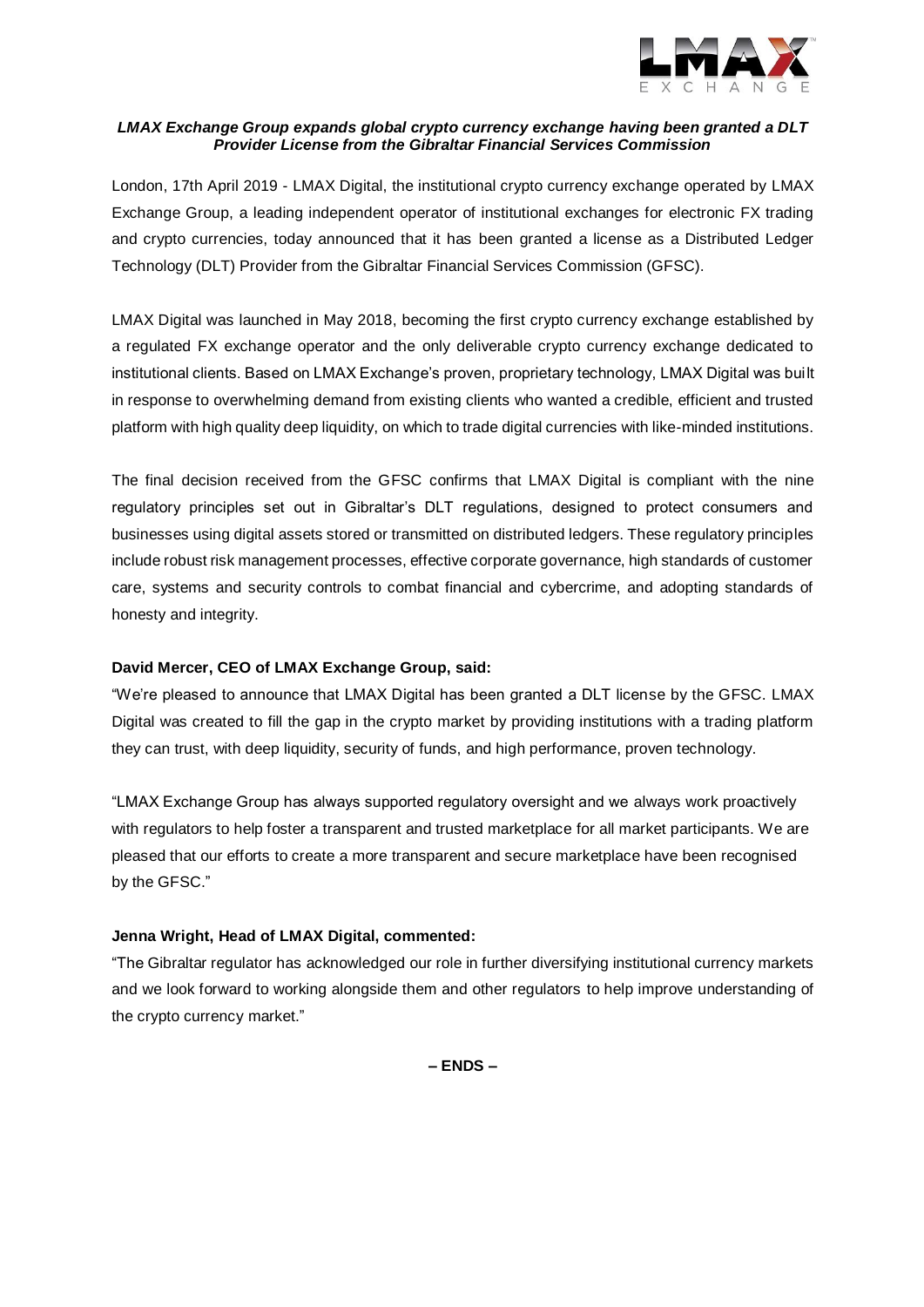

#### **For further information, please contact:**

LMAX Exchange: **FTI Consulting** [LMAXExchange@fticonsulting.com](mailto:LMAXExchange@fticonsulting.com)

## **Notes to Editors**

### **About LMAX Digital:**

[LMAX Digital](http://www.lmaxdigital.com/) is the institutional crypto currency exchange, run by the [LMAX Exchange Group,](http://www.lmax.com/) which also operates several leading FCA regulated trading venues for FX, metals and indices. Based on proven, proprietary technology from LMAX Exchange, LMAX Digital allows global institutions to acquire, trade and hold the most liquid digital assets, Bitcoin, Ethereum, Litecoin, Bitcoin Cash and XRP, safely and securely. LMAX Digital delivers complete transparency, open access and a level playing field for all crypto currency market participants, within a secure and trusted trading environment.

## **Key differentiators of LMAX Digital include:**

- Trusted, secure trading environment based on LMAX Exchange proven technology
- One public rulebook for all members
- Central limit order book (CLOB) with streaming, firm institutional liquidity
- Safe and secure hot/cold/vault multi-signature wallets
- Full custodian solution

#### **Key execution facts:**

- Matching latency under 180μs
- High throughput >100,000 messages/second
- Superior exchange performance: uptime 100%
- All orders time-stamped in microseconds (receipt to execution)

**LMAX Digital:** [www.lmaxdigital.com](http://www.lmaxdigital.com/)

#### **About the LMAX Exchange Group:**

LMAX Exchange Group (LMAX Exchange) is a leading player in global capital markets that operates multiple institutional execution venues for FX and crypto currency trading.

Leading the transformation of the global FX marketplace to transparent, fair, precise and consistent execution, LMAX Exchange has been widely recognised for industry innovation and award-winning proprietary technology. The Group's portfolio includes LMAX Exchange (FCA regulated MTF), LMAX Global (FCA regulated Broker) and LMAX Digital, the institutional crypto currency exchange.

Servicing funds, banks, brokerages, asset managers and proprietary trading firms, the company offers an anonymous, regulated and rules-based trading environment with strict price and time priority order execution at ultra-low latency. Clients benefit from access to real-time streaming market and trade data, which enables the control of execution quality and total trading costs.

LMAX Exchange operates a global exchange infrastructure with matching engines in London, New York and Tokyo. The company's institutional client base spans over 100 countries.

LMAX Exchange Group [www.lmax.com](http://www.lmax.com/)